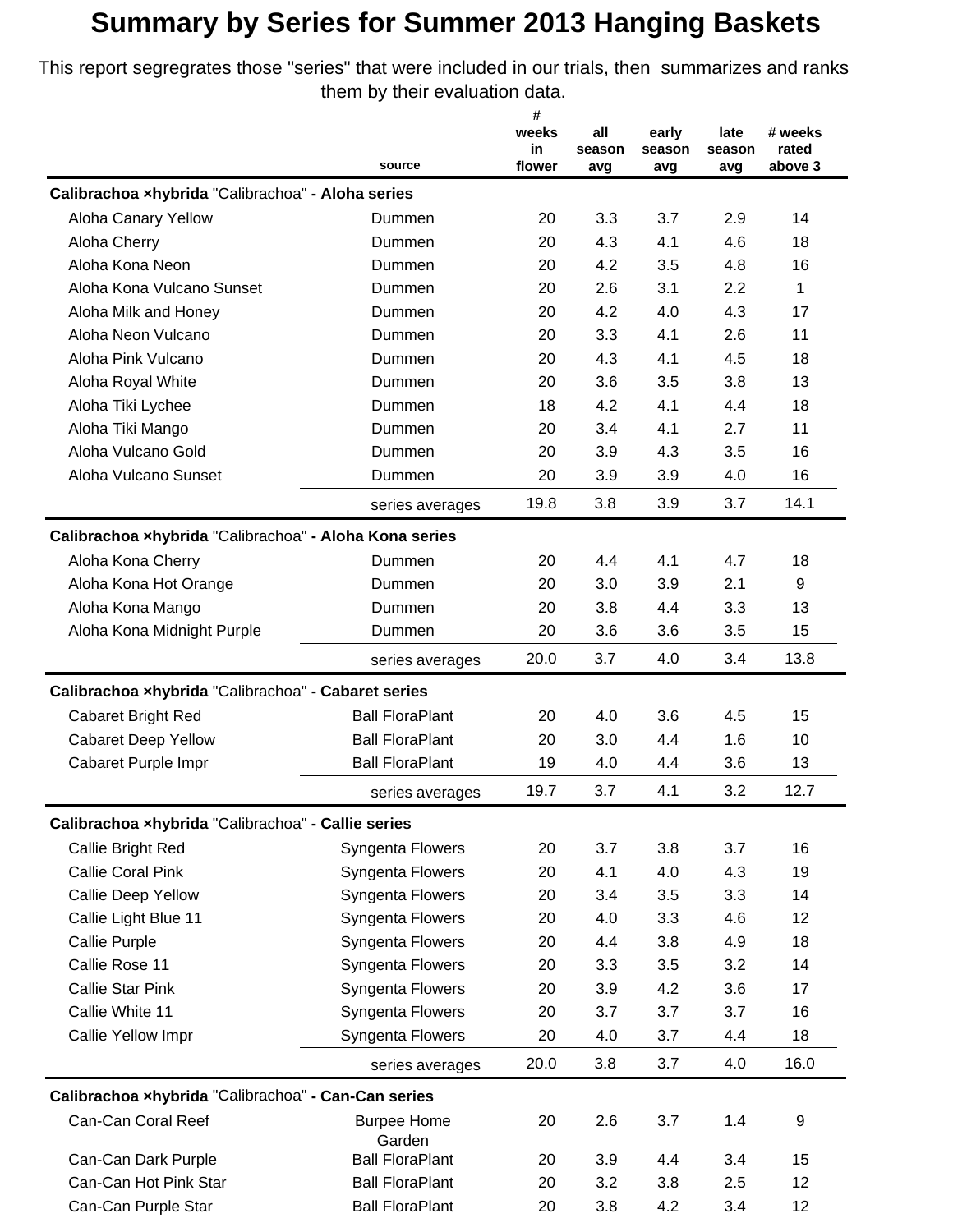|                                                          | source                 | #<br>weeks<br>in<br>flower | all<br>season<br>avg | early<br>season<br>avg | late<br>season<br>avg | # weeks<br>rated<br>above 3 |
|----------------------------------------------------------|------------------------|----------------------------|----------------------|------------------------|-----------------------|-----------------------------|
|                                                          | series averages        | 20.0                       | 3.3                  | 4.0                    | 2.7                   | 12.0                        |
| Calibrachoa xhybrida "Calibrachoa" - Mini-Famous series  |                        |                            |                      |                        |                       |                             |
| Mini-Famous Compact Blue<br>Impr                         | Selecta                | 20                         | 4.1                  | 3.7                    | 4.6                   | 16                          |
| Mini-Famous Double Blue                                  | Selecta                | 20                         | 4.4                  | 4.2                    | 4.7                   | 19                          |
| Mini-Famous Double Pink Vein                             | Selecta                | 20                         | 3.5                  | 3.3                    | 3.7                   | 13                          |
| Mini-Famous Double Red                                   | Selecta                | 20                         | 3.6                  | 3.9                    | 3.3                   | 14                          |
| Mini-Famous Double White                                 | Selecta                | 20                         | 3.0                  | 3.1                    | 3.0                   | 3                           |
| Mini-Famous iGeneration Pink                             | Selecta                | 19                         | 4.0                  | 4.0                    | 4.0                   | 17                          |
| Mini-Famous iGeneration Rose<br>Vein                     | Selecta                | 20                         | 4.0                  | 3.6                    | 4.5                   | 19                          |
| Mini-Famous iGeneration White                            | Selecta                | 20                         | 4.1                  | 3.9                    | 4.3                   | 19                          |
|                                                          | series averages        | 19.9                       | 3.8                  | 3.7                    | 4.0                   | 15.0                        |
| Impatiens hawkerii "New Guinea Impatiens" - Sonic series |                        |                            |                      |                        |                       |                             |
| Sonic Deep Red                                           | Syngenta Flowers       | 15                         | 4.4                  | 4.0                    | 4.8                   | 20                          |
| Sonic Lilac                                              | Syngenta Flowers       | 16                         | 3.9                  | 3.9                    | 3.9                   | 18                          |
| Sonic Magic Pink                                         | Syngenta Flowers       | 20                         | 4.4                  | 4.4                    | 4.3                   | 19                          |
| Sonic Orange                                             | Syngenta Flowers       | 15                         | 4.4                  | 4.1                    | 4.6                   | 19                          |
| Sonic Salmon                                             | Syngenta Flowers       | 18                         | 4.1                  | 4.0                    | 4.3                   | 19                          |
| Sonic Sweet Purple                                       | Syngenta Flowers       | 17                         | 3.9                  | 3.8                    | 4.0                   | 19                          |
| Sonic White                                              | Syngenta Flowers       | 15                         | 3.9                  | 3.7                    | 4.2                   | 16                          |
|                                                          | series averages        | 16.6                       | 4.1                  | 4.0                    | 4.3                   | 18.6                        |
| Multi- species "Mixed Planting" - Confetti Garden series |                        |                            |                      |                        |                       |                             |
| Confetti Garden Blazing Maple                            | Dummen                 | 19                         | 3.4                  | 4.4                    | 2.5                   | 11                          |
| Confetti Garden Hawaiian<br>Flamingo                     | Dummen                 | 15                         | 3.0                  | 4.2                    | 1.8                   | 12                          |
| Confetti Garden Hawaiian Hilo                            | Dummen                 | 20                         | 4.3                  | 4.6                    | 4.1                   | 20                          |
| Confetti Garden Mochaccino<br>Melt                       | Dummen                 | 17                         | 3.6                  | 4.4                    | 2.7                   | 12                          |
| Confetti Garden Oktoberfest                              | Dummen                 | 19                         | 3.1                  | 4.1                    | 2.1                   | 12                          |
| Confetti Garden Pineapple<br>Punch                       | Dummen                 | 19                         | 3.5                  | 3.4                    | 3.7                   | 14                          |
| Confetti Garden Purple<br>Cleopatra                      | Dummen                 | 20                         | 3.5                  | 4.4                    | 2.6                   | 13                          |
| Confetti Garden Rockin Red                               | Dummen                 | 20                         | 3.0                  | 4.2                    | 1.9                   | 10                          |
| Confetti Garden Water Colours                            | Dummen                 | 17                         | 2.8                  | 3.2                    | 2.4                   | $\overline{7}$              |
|                                                          | series averages        | 18.4                       | 3.3                  | 4.1                    | 2.6                   | 12.3                        |
| Multi- species "Mixed Planting" - MixMaster series       |                        |                            |                      |                        |                       |                             |
| <b>MixMaster Jewel Tones</b>                             | <b>Ball FloraPlant</b> | 18                         | 4.3                  | 4.5                    | 4.1                   | 19                          |
| MixMaster Laguna Beach                                   | <b>Ball FloraPlant</b> | 20                         | 4.1                  | 4.3                    | 3.8                   | 16                          |
| MixMaster Sundance                                       | <b>Ball FloraPlant</b> | 19                         | 4.4                  | 4.6                    | 4.1                   | 20                          |
|                                                          | series averages        | 19.0                       | 4.2                  | 4.5                    | 4.0                   | 18.3                        |
| Multi- species "Mixed Planting" - Trixi series           |                        |                            |                      |                        |                       |                             |
| Trixi Blueberry Parfait 14                               | Selecta                | 17                         | 3.3                  | 2.9                    | 3.6                   | 12                          |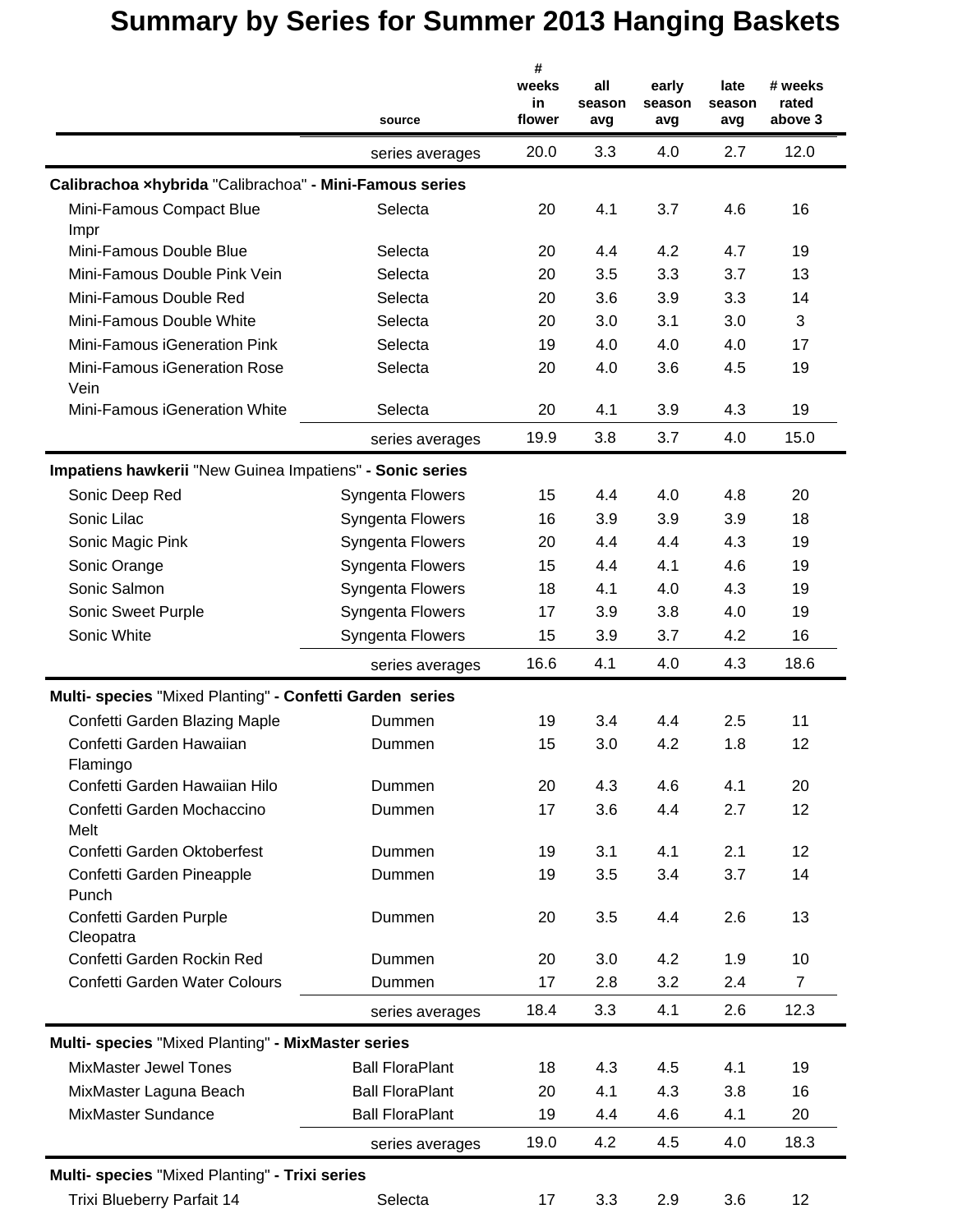|                                                        | source           | #<br>weeks<br>in<br>flower | all<br>season<br>avg | early<br>season<br>avg | late<br>season<br>avg | # weeks<br>rated<br>above 3 |
|--------------------------------------------------------|------------------|----------------------------|----------------------|------------------------|-----------------------|-----------------------------|
| Trixi Double Date 14                                   | Selecta          | 19                         | 4.1                  | 4.2                    | 3.9                   | 20                          |
| <b>Trixi Twinlke Star 14</b>                           | Selecta          | 18                         | 3.4                  | 2.9                    | 4.0                   | 12                          |
|                                                        | series averages  | 18.0                       | 3.6                  | 3.3                    | 3.8                   | 14.7                        |
| Pelargonium "Geranium" - Great Balls of Fire series    |                  |                            |                      |                        |                       |                             |
| <b>Great Balls of Fire Blue</b>                        | Dummen           | 20                         | 3.4                  | 3.7                    | 3.1                   | 11                          |
| <b>Great Balls of Fire Dark Red</b>                    | Dummen           | 20                         | 3.1                  | 3.9                    | 2.3                   | 10                          |
| Great Balls of Fire Deep Rose                          | Dummen           | 20                         | 3.7                  | 4.3                    | 3.1                   | 13                          |
| <b>Great Balls of Fire Lavender</b>                    | Dummen           | 20                         | 3.5                  | 4.1                    | 2.8                   | 11                          |
| <b>Great Balls of Fire Merlot</b>                      | Dummen           | 20                         | 3.3                  | 4.1                    | 2.5                   | 12                          |
| <b>Great Balls of Fire White</b>                       | Dummen           | 20                         | 2.7                  | 3.4                    | 2.0                   | 8                           |
|                                                        | series averages  | 20.0                       | 3.3                  | 3.9                    | 2.6                   | 10.8                        |
| Pelargonium interspecific "Geranium" - Caliente series |                  |                            |                      |                        |                       |                             |
| <b>Caliente Dark Rose</b>                              | Syngenta Flowers | 20                         | 3.9                  | 4.2                    | 3.5                   | 14                          |
| <b>Caliente Deep Red</b>                               | Syngenta Flowers | 20                         | 3.1                  | 3.8                    | 2.4                   | 11                          |
| <b>Caliente Fire</b>                                   | Syngenta Flowers | 20                         | 4.0                  | 4.2                    | 3.8                   | 15                          |
| <b>Caliente Lavender</b>                               | Syngenta Flowers | 20                         | 3.7                  | 4.0                    | 3.5                   | 14                          |
| Caliente Orange                                        | Syngenta Flowers | 20                         | 4.4                  | 4.3                    | 4.5                   | 19                          |
|                                                        | series averages  | 20.0                       | 3.8                  | 4.1                    | 3.5                   | 14.6                        |
| Pelargonium interspecific "Geranium" - Calliope series |                  |                            |                      |                        |                       |                             |
| Calliope Burgundy                                      | Syngenta Flowers | 18                         | 4.6                  | 4.7                    | 4.6                   | 20                          |
| Calliope Dark Red                                      | Syngenta Flowers | 20                         | 4.7                  | 4.7                    | 4.7                   | 20                          |
| <b>Calliope Lavender Rose</b>                          | Syngenta Flowers | 20                         | 3.5                  | 3.8                    | 3.2                   | 11                          |
| <b>Calliope Scarlet Fire</b>                           | Syngenta Flowers | 20                         | 4.3                  | 4.6                    | 3.9                   | 20                          |
|                                                        | series averages  | 19.5                       | 4.3                  | 4.4                    | 4.1                   | 17.8                        |
| Petunia xhybrida "Petunia" - Peppy series              |                  |                            |                      |                        |                       |                             |
| Peppy Blue                                             | Dummen           | 19                         | 2.8                  | 4.2                    | 1.5                   | 10                          |
| Peppy Lavender                                         | Dummen           | 20                         | 3.4                  | 4.6                    | 2.1                   | 12                          |
| Peppy Neon                                             | Dummen           | 20                         | 3.5                  | 4.2                    | 2.9                   | 14                          |
| Peppy Purple                                           | Dummen           | 20                         | 3.7                  | 4.6                    | 2.7                   | 13                          |
| Peppy Red                                              | Dummen           | 20                         | 2.8                  | 4.1                    | 1.6                   | 10                          |
|                                                        | series averages  | 19.8                       | 3.2                  | 4.3                    | 2.1                   | 11.8                        |
| Petunia xhybrida "Petunia" - Potunia Plus series       |                  |                            |                      |                        |                       |                             |
| Potunia Plus Papaya                                    | Dummen           | 20                         | 3.4                  | 4.2                    | 2.7                   | 12                          |
| Potunia Plus Pinkalicious                              | Dummen           | 20                         | 3.4                  | 4.2                    | 2.6                   | 13                          |
| Potunia Plus Yellow                                    | Dummen           | 20                         | 3.3                  | 4.1                    | 2.6                   | 11                          |
|                                                        | series averages  | 20.0                       | 3.4                  | 4.2                    | 2.6                   | 12.0                        |
| Petunia xhybrida "Petunia" - Surprise series           |                  |                            |                      |                        |                       |                             |
| <b>Surprise Marine</b>                                 | Dummen           | 20                         | 2.8                  | 4.0                    | 1.6                   | 10                          |
| <b>Surprise Yellow</b>                                 | Dummen           | 20                         | 3.2                  | 4.5                    | 1.9                   | 12                          |
|                                                        | series averages  | 20.0                       | 3.0                  | 4.2                    | 1.7                   | 11.0                        |